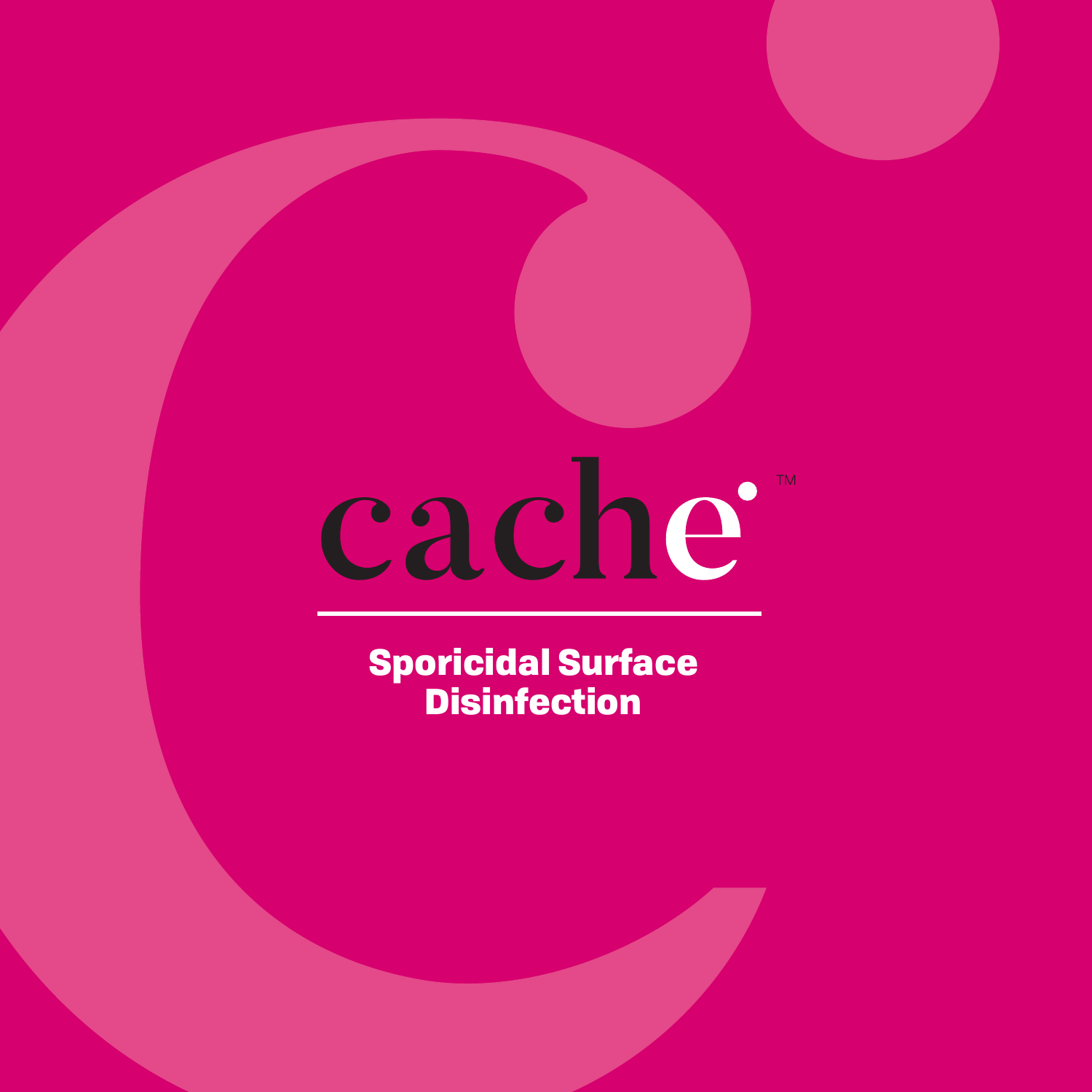## THE FUTURE OF SPORICIDAL SURFACE DISINFECTION IS HERE

Cache is a collection of products for the cleaning and sporicidal disinfection of surfaces. The Cache products work together to provide a complete surface disinfection protocol for your hospital.

cache





POWERED BY **TRISTEL CIO2** 



NO MORE PLASTIC PRE-WETTED WIPES





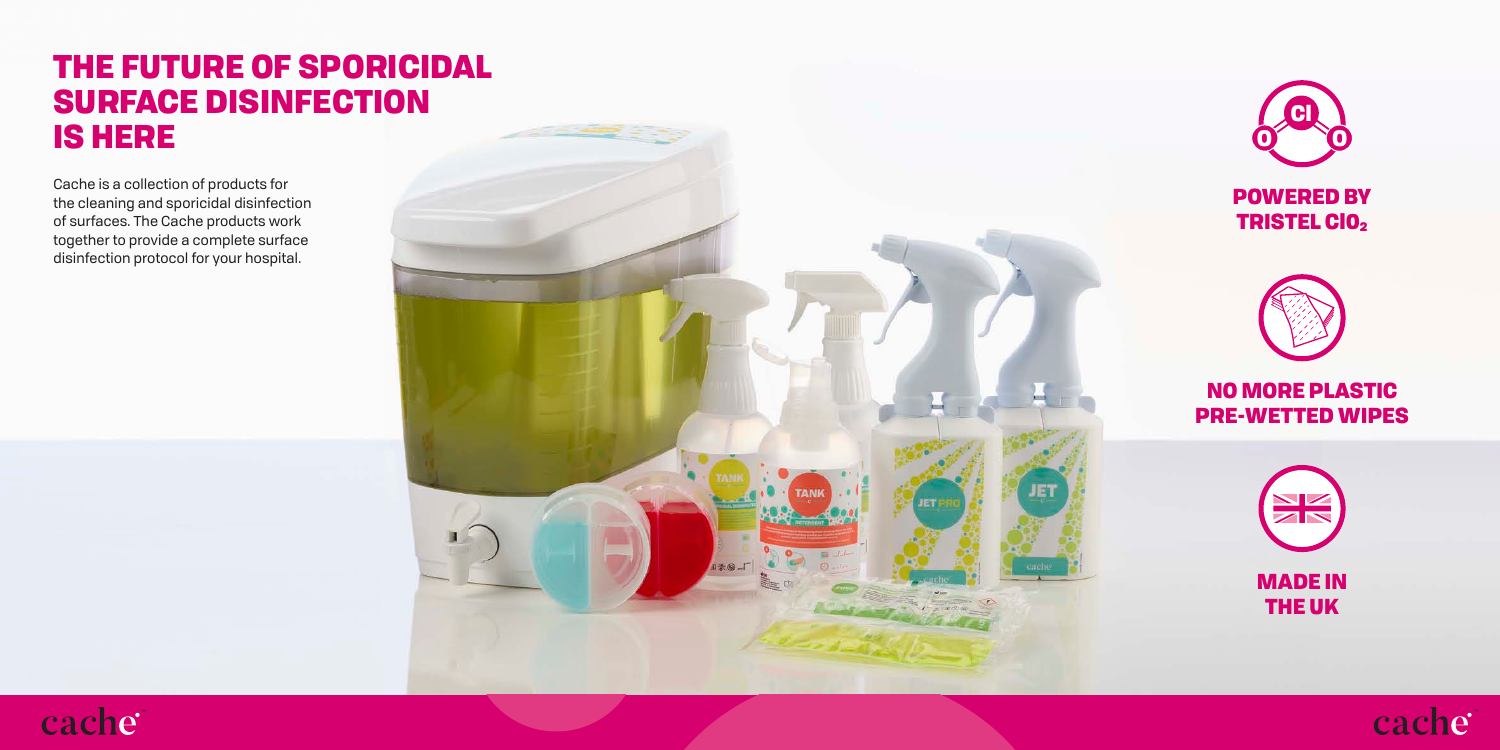

JET AND JET PRO COMPLY WITH EN 16615 AND CAN BE USED WITH ANY DRY WIPE. THIS MEANS THAT YOU CAN STOP USING PLASTIC WIPES.

JET is a sporicidal chlorine dioxide foam. Each pull of the trigger targets surfaces where microbes are a risk.

JET's non-aerosol technology prevents liquid from circulating in the air.



A TRIGGER SPRAY DELIVERING 570 DOSES OF SPORICIDAL FOAM

**The Contract** 



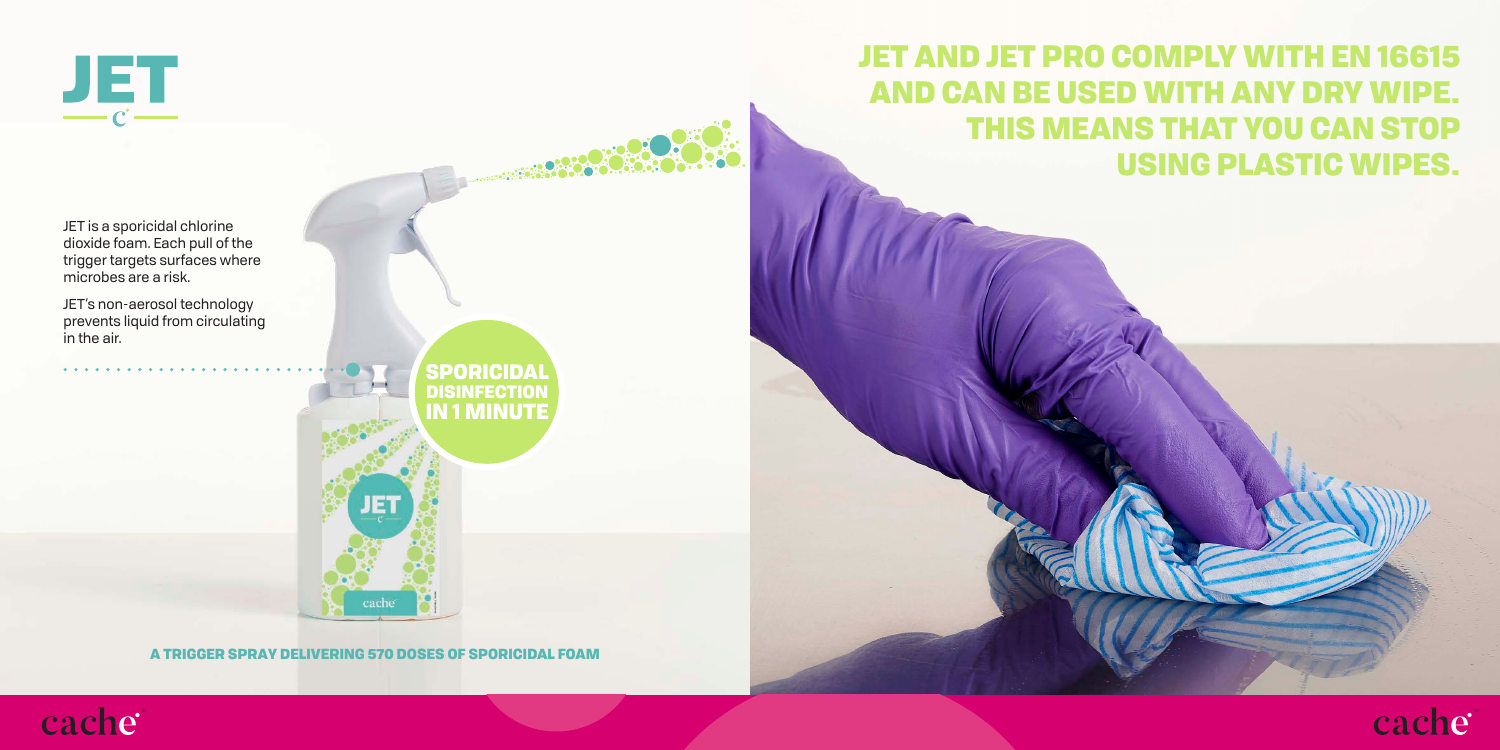DISINFECTANTS CAN'T BE USED EVERY MINUTE OF EVERY DAY. JET PRO WILL CONTINUE TO PROTECT PATIENTS, STAFF AND VISITORS, EVEN AFTER YOU HAVE MOVED ON TO YOUR NEXT TASK.



JET PRO is a sporicidal chlorine dioxide foam. Each pull of the trigger targets surfaces where microbes are a risk.

Not only that, an extra ingredient enables the foam to kill bacteria and enveloped viruses for up to 8 hours after application.

> THE SPORICIDAL DISINFECTANT **THAT KEEPS ON PROTECTING**

**1980.00** 

A TRIGGER SPRAY DELIVERING 570 DOSES OF SPORICIDAL FOAM WITH LONG-LASTING PROTECTION

cache

**JETP** 



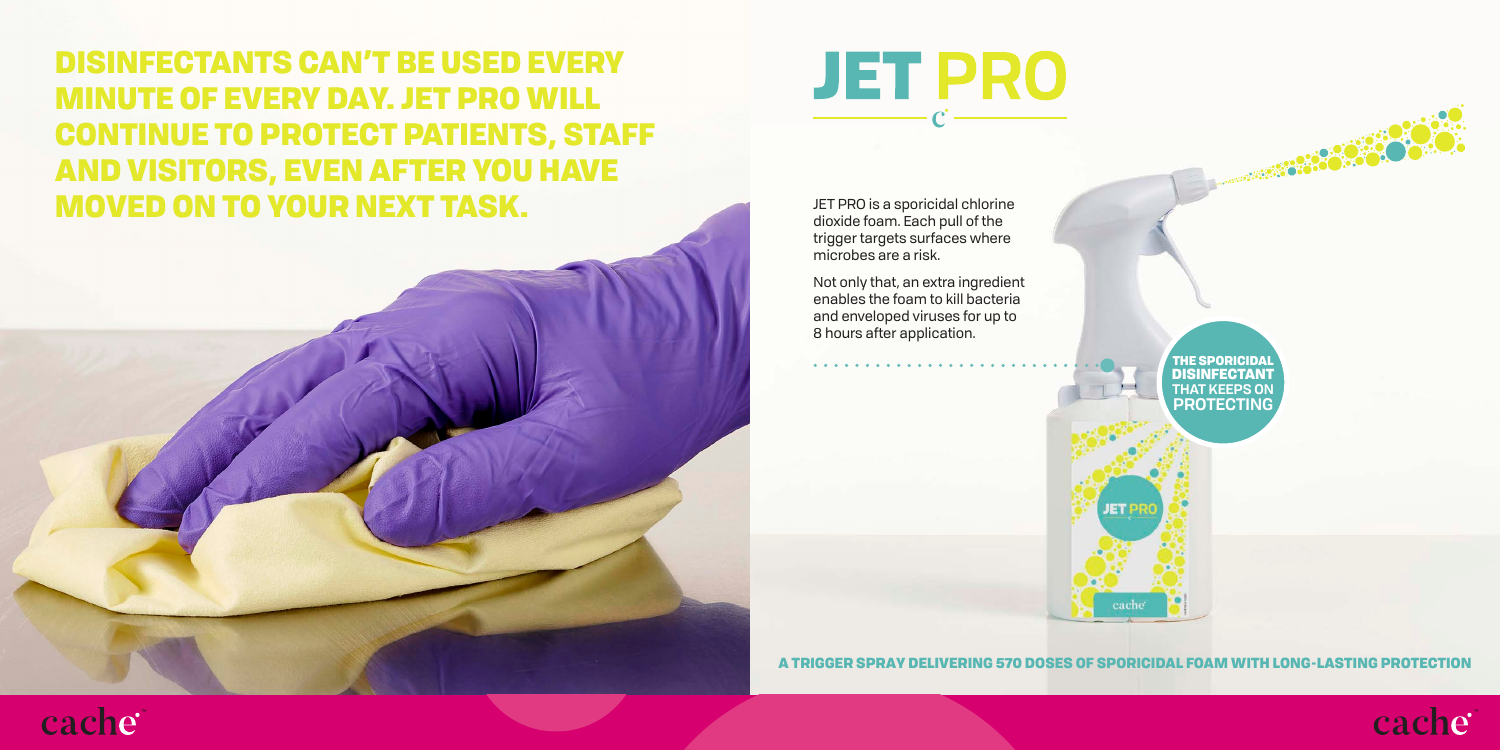DESIGNED FOR USE ON FLOORS, FUSE COMBINES CLEANING ACTION WITH THE SPORICIDAL POWER OF TRISTEL CIO2.

FUSE is proven effective against a wide range of microorganisms, including SARS-CoV-2 and multi-drug resistant pathogens, in 5 minutes.

One carton of FUSE delivers 200 litres of mopping solution. That is enough to cover 4000m2 , the surface area of 20 tennis courts!



FUSE

A BURSTABLE SACHET DELIVERING CONCENTRATE LIQUID FOR DILUTION INTO WATER

FALOO =



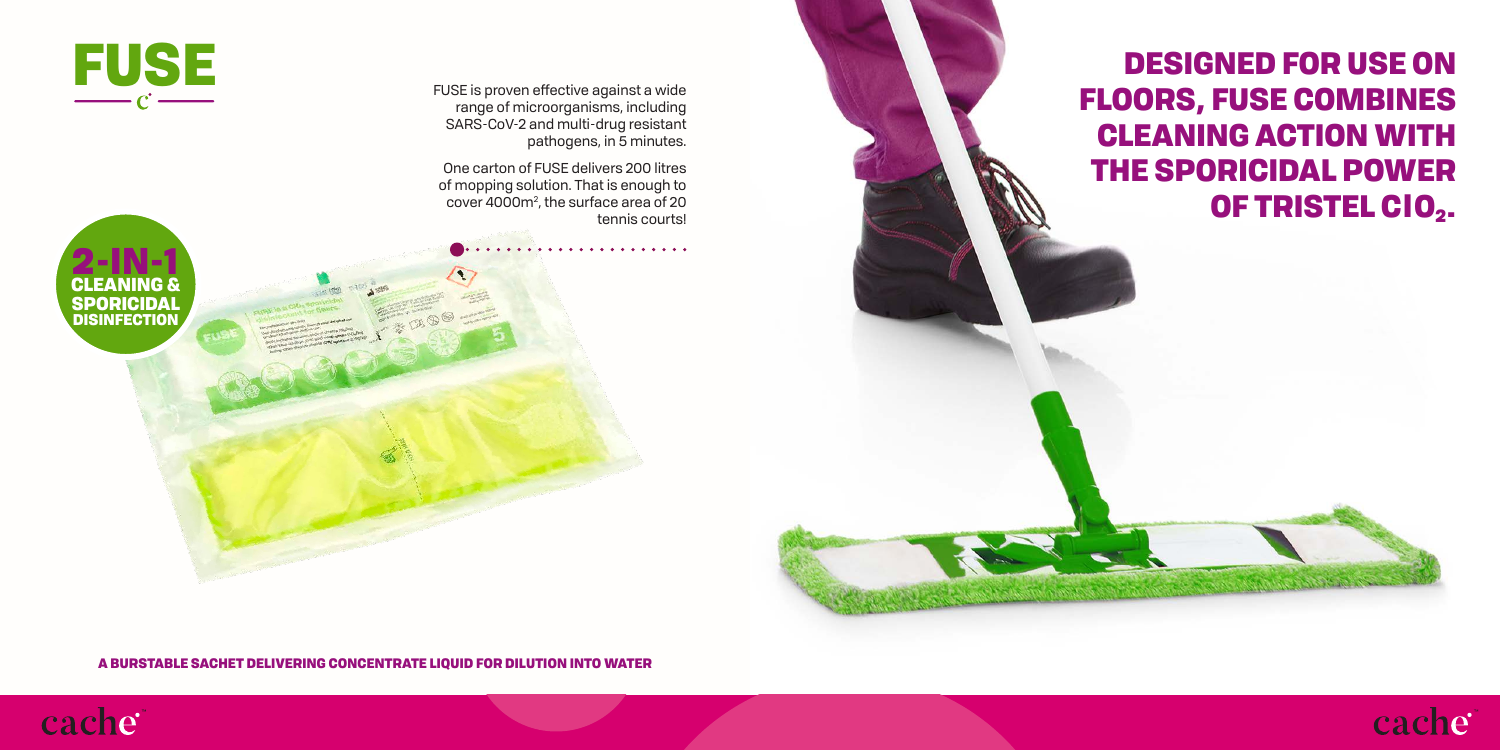

TANK is a storage and distribution system fuelled by either Detergent or ClO $_{\rm 2}$ Sporicidal Disinfectant capsules.

One TANK capsule makes 10 litres of working solution which can be applied with a Doser, Foamer or Sprayer.

Reduce plastic waste by pairing TANK working solution with any dry wipe.





A STORAGE AND DISTRIBUTION SYSTEM FOR CLEANING AND SPORICIDAL SURFACE DISINFECTION